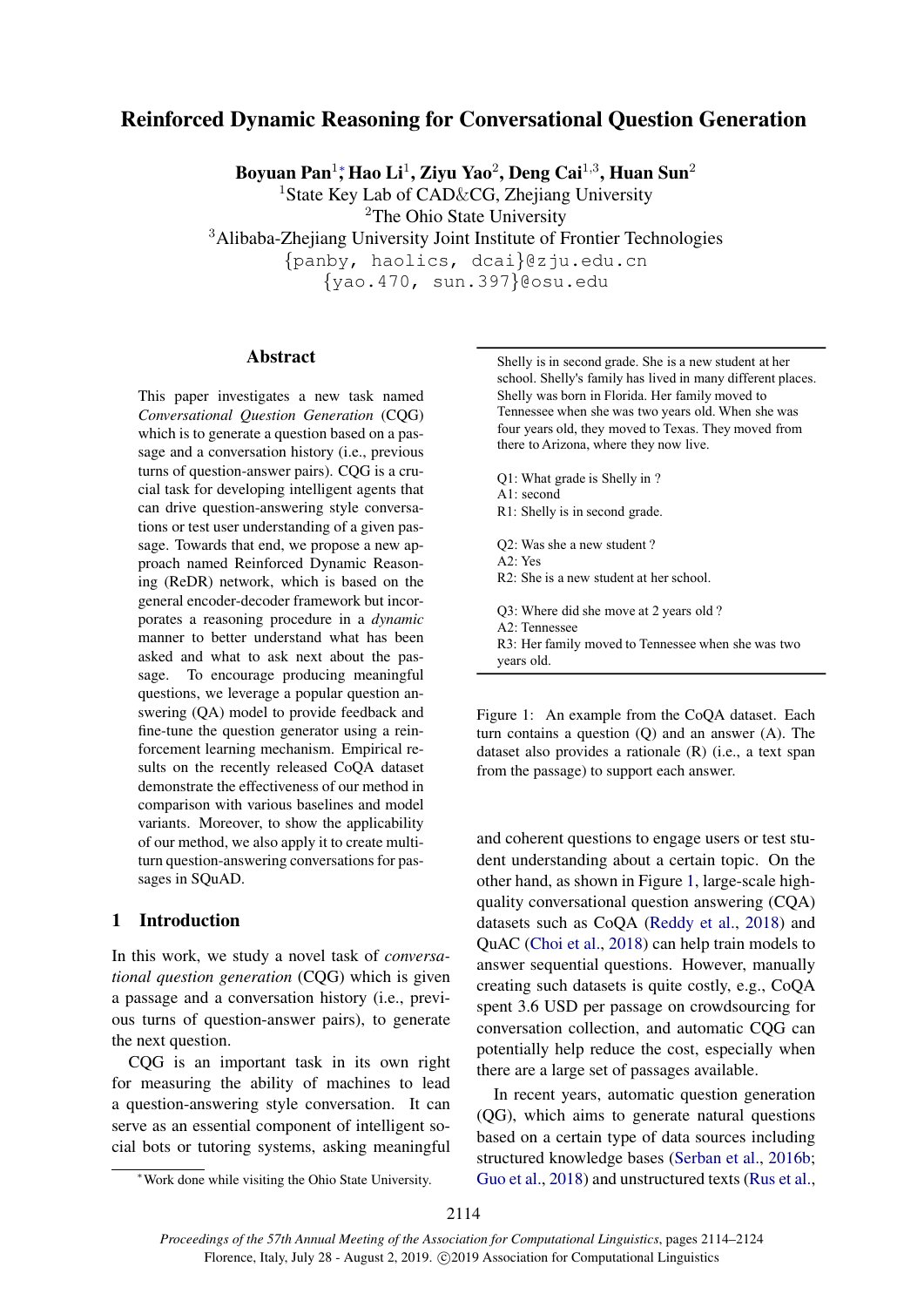[2010;](#page-9-2) [Heilman and Smith,](#page-8-2) [2010;](#page-8-2) [Du et al.,](#page-8-3) [2017;](#page-8-3) [Du and Cardie,](#page-8-4) [2018\)](#page-8-4), has been widely studied. However, previous works mainly focus on generating standalone and independent questions based on a given passage. To the best of our knowledge, we are the first to explore CQG, i.e., generating the next question based on a passage and *a conversation history*.

Comparing with previous QG tasks, CQG needs to take into account not only the given passage, but also the conversation history, and is potentially more challenging as it requires a deep understanding of what has been asked so far and what information should be asked for the next round, in order to make a coherent conversation.

In this paper, we present a novel framework named *Reinforced Dynamic Reasoning* (ReDR) network. Inspired by the recent success of reading comprehension models [\(Xiong et al.,](#page-10-0) [2017;](#page-10-0) [Seo](#page-9-3) [et al.,](#page-9-3) [2017\)](#page-9-3), ReDR adapts their reasoning procedure (which encodes the knowledge of the passage and the conversation history based on a coattention mechanism) and moreover *dynamically* updates the encoding representation based on a soft decision maker to generate a coherent question. In addition, to encourage ReDR to generate meaningful and interesting questions, ideally, one may employ humans to provide feedback, but as widely acknowledged, involving humans in the loop for training models can be very costly. Therefore, in this paper, we leverage a popular and effective reading comprehension (or QA) model [\(Chen](#page-8-5) [et al.,](#page-8-5) [2017\)](#page-8-5) to predict the answer to a generated question and use its answer quality (which can be seen as a proxy for real human feedback) as rewards to fine-tune our model based on a reinforcement learning mechanism [\(Williams,](#page-10-1) [1992\)](#page-10-1).

Our contributions are summarized as follows:

- We introduce a new task of *Conversational Question Generation* (CQG), which is crucial for developing intelligent agents to drive question-answering style conversations and can potentially provide valuable datasets for future relevant research.
- We propose a new and effective framework for CQG, which is equipped with a dynamic reasoning component to generate a conversational question and is further fine-tuned via a reinforcement learning mechanism.
- We show the effectiveness of our method us-

ing the recent CoQA dataset. Moreover, we show its wide applicability by using it to create multi-turn QA conversations for passages in SQuAD [\(Rajpurkar et al.,](#page-9-4) [2016\)](#page-9-4).

### 2 Task Definition

Formally, we define the task of *Conversational Question Generation* (CQG) as: Given a passage  $X$  and the previous turns of questionanswer pairs  $\{(q_1, a_1), (q_2, a_2), ..., (q_{k-1}, a_{k-1})\}$ about  $X$ , CQG aims to generate the next question  $q_k$  that is related to the given passage and coherent with the previous questions and answers, i.e.,

$$
q_k = \underset{q_k}{\arg\max} P(q_k | X, q_{
$$

where  $P(q_k|X, q_{< k}, a_{< k})$  is a conditional probability of generating the question  $q_k$ .

#### 3 Methodology

We show our proposed framework named *Reinforced Dynamic Reasoning (ReDR)* network in Figure [2.](#page-2-0) Since a full passage is usually too long and makes it hard to focus on the most relevant information for generating the next question, our method first selects a text span from the passage as the rationale at each conversation turn, and then dynamically models the reasoning procedure for encoding the conversation history and the selected rationale, before finally decoding the next question.

#### <span id="page-1-0"></span>3.1 Rationale Selection

We simply set each sentence in the passage as the corresponding rationale for each turn of the conversation. When experimenting with CoQA, we use the rationale span provided in the dataset. Besides for simplicity and efficiency, another reason that we adopt this rule-based method is that previous research demonstrated that the transition of the dialog attention is smooth [\(Reddy et al.,](#page-9-0) [2018;](#page-9-0) [Choi et al.,](#page-8-0) [2018\)](#page-8-0), meaning that earlier questions in a conversation are usually answerable by the preceding part of the passage while later questions tend to focus on the ending part of the passage. The selected rationale is then leveraged by subsequent modules for question generation.

#### 3.2 Encoding & Reasoning

At each turn  $k$ , we denote the conversation history as a sequence of m tokens, i.e.,  $c =$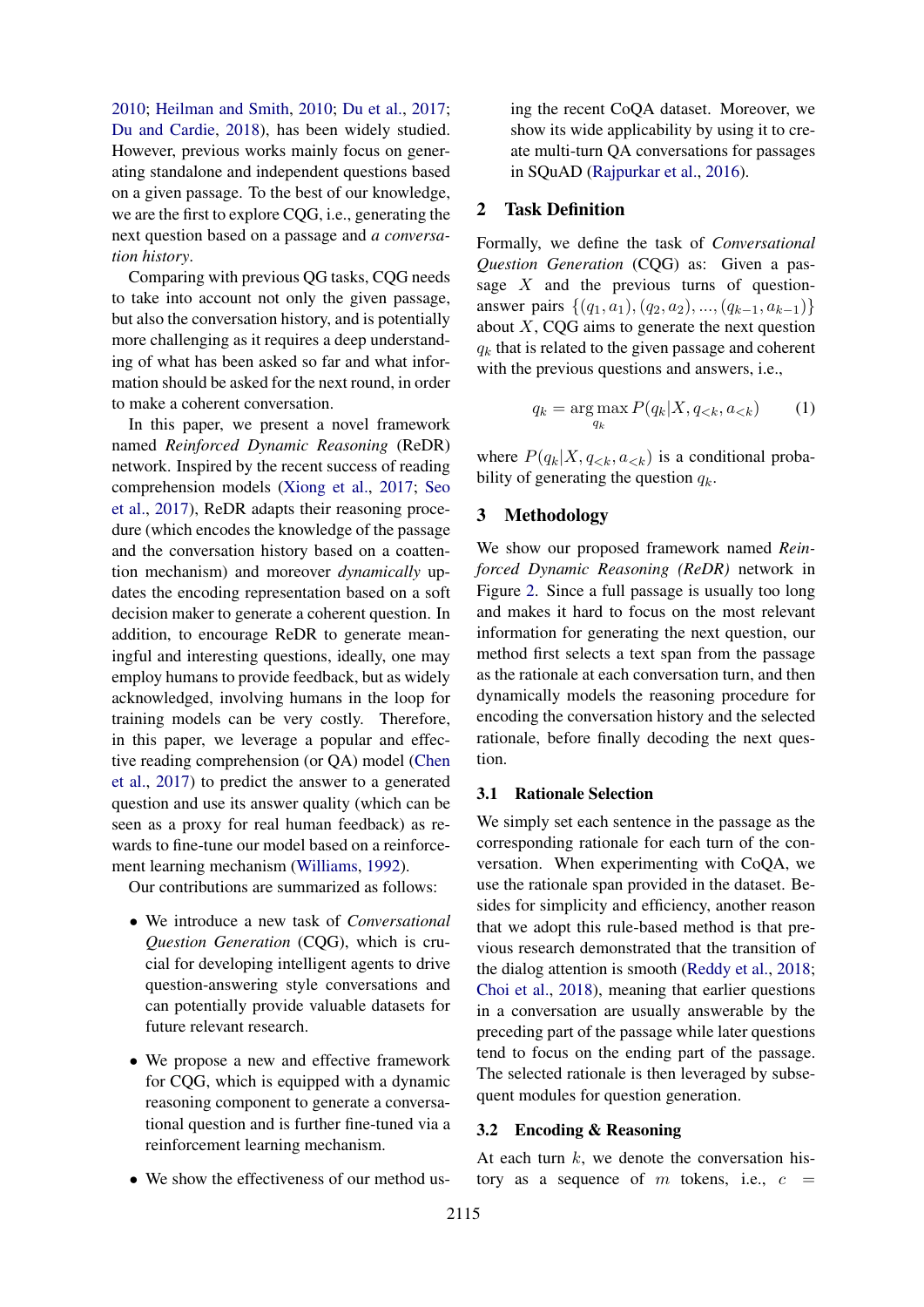<span id="page-2-0"></span>

Figure 2: Overview of our Reinforced Dynamic Reasoning (ReDR) network. The reasoning mechanism iteratively reads the conversation history and at each iteration, its output is dynamically combined with the previous encoding representation through a soft decision maker  $(p_d)$  as the new encoding representation, which is fed into the next iteration. The model is finally fine-tuned by the reward defined by the quality of the answer predicted from a QA model.

 ${c_1, c_2, ..., c_m}$ , which concatenates the previous questions and answers  $\langle q_1, a_1, ..., q_{k-1}, a_{k-1} \rangle$ , and represent the rationale as a sequence of  $n$  tokens, i.e.,  $r = \{r_1, r_2, ..., r_n\}$ . As mentioned earlier, different from previous question generation tasks, we have two knowledge sources (i.e., the conversation history and the rationale) as the inputs. A good encoding of them is crucial for task performance and might involve a reasoning procedure across previous question-answer pairs and the selected rationale for determining the next question. We feed them respectively into a bidirectional LSTM and obtain their contextual representations  $\mathbf{C} \in R^{d \times m}$  and  $\mathbf{R} \in R^{d \times n}$ . Inspired by the coattention reasoning mechanism in previous reading comprehension works [\(Xiong et al.,](#page-10-0) [2017;](#page-10-0) [Seo et al.,](#page-9-3) [2017;](#page-9-3) [Pan et al.,](#page-9-5) [2017\)](#page-9-5), we compute an alignment matrix of C and R to link and fuse the information flow:  $S = \mathbf{R}^\top \mathbf{C} \in R^{n \times m}$ . We normalize this alignment matrix column-wise  $(i.e., softmax(S))$  to obtain the relevance degree of each token in the conversation history to the whole rationale. The new representation of the conversation history w.r.t. the rationale is obtained via:

$$
\mathbf{H} = \mathbf{R} \cdot \text{softmax}(\mathbf{S}) \in R^{d \times m} \tag{2}
$$

Similarly, we compute the attention over the conversation history for each word in the rationale via softmax $({\bf S}^{\top})$  and obtain the contextdependent representation of the rationale by  $C \cdot \text{softmax}(\mathbf{S}^{\top})$ . In addition, as in [\(Xiong](#page-10-0)

[et al.,](#page-10-0) [2017\)](#page-10-0), we also consider the above new representation of the conversation history and map it to the space of rationale encodings via  $H \cdot \text{softmax}(\mathbf{S}^{\top})$ , and finally obtain the codependent representation of the rationale and the conversation history:

$$
\mathbf{G} = [\mathbf{C}; \mathbf{H}] \cdot \text{softmax}(\mathbf{S}^{\top}) \in R^{2d \times n} \quad (3)
$$

where  $\left[\cdot\right]$  means concatenation across row dimension. To deeply capture the interaction between the rationale and the conversation history, we feed the co-dependent representation G combined with the rationale R into an *integration model* instantiated by a bi-directional LSTM:

<span id="page-2-2"></span>
$$
\mathbf{u}_i^0 = \text{BiLSTM}(\mathbf{u}_{i-1}^0, \mathbf{u}_{i+1}^0, [\mathbf{G}_i; \mathbf{R}_i]) \in R^d \tag{4}
$$

We define the reasoning process in our paper as Eqn. [\(2-](#page-2-1)[4\)](#page-2-2), and now obtain a matrix  $U^0$  =  $[\mathbf{u}_1^0, \mathbf{u}_2^0, ..., \mathbf{u}_n^0]$  as the encoding representation after one-layer reasoning procedure, which can be fed into the decoder subsequently.

#### <span id="page-2-1"></span>3.3 Dynamic Reasoning

Oftentimes the conversation history is very informative and complicated, and one single layer of reasoning may be insufficient to comprehend the subtle relationship among the rationale, the conversation history, and the to-be-generated question. Therefore, we propose a dynamic reasoning procedure to iteratively update the encoding representation. We regard  $U^0$  as a new representation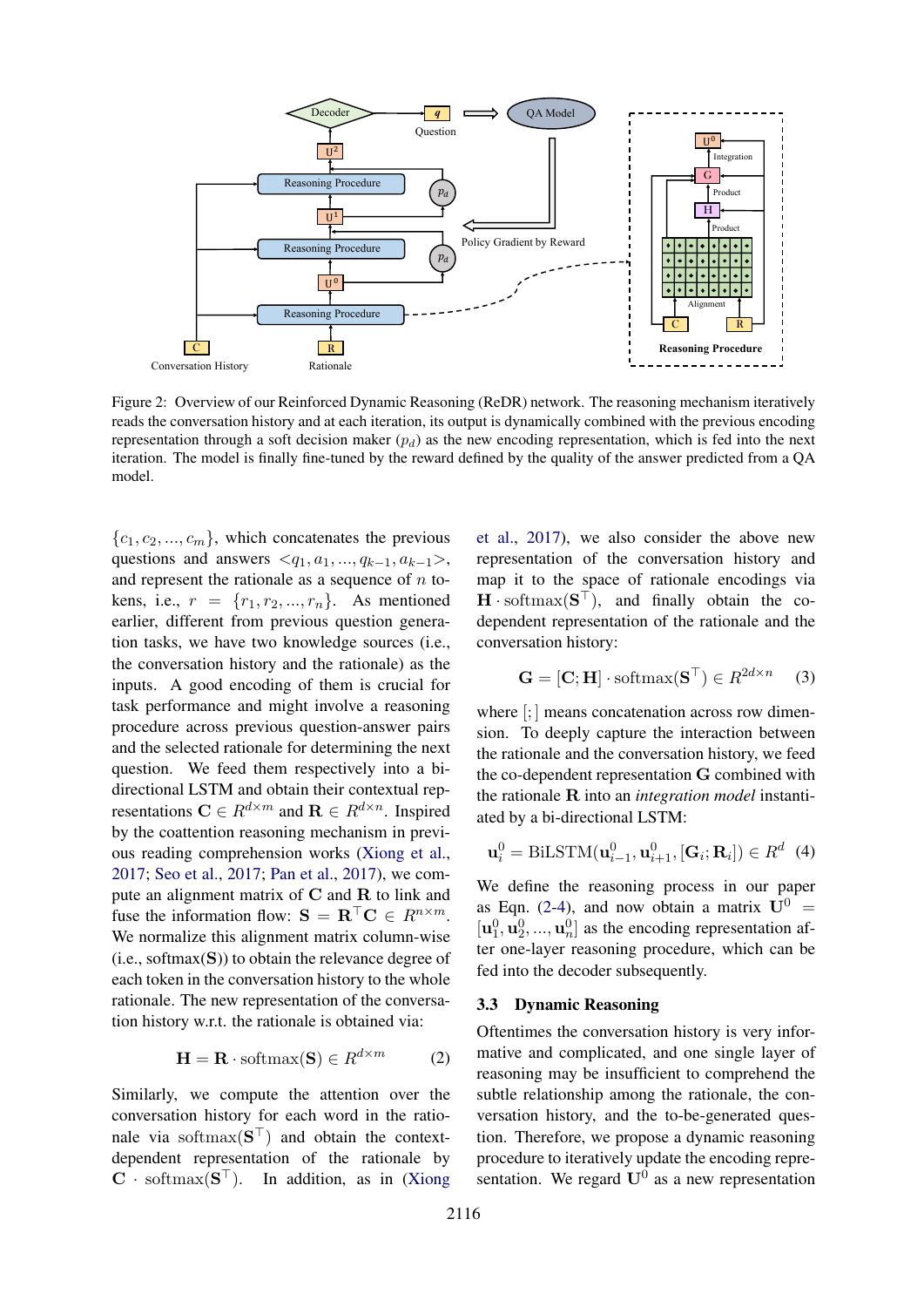of the rationale and input it to the next layer of reasoning together with C:

$$
\widetilde{\mathbf{U}}^1 = F_{reason}(\mathbf{U}^0, \mathbf{C})
$$
 (5)

where  $F_{reason}$  is the reasoning procedure (Eqn. [2-](#page-2-1) [4\)](#page-2-2), and  $\widetilde{U}^1$  is the hidden states of the BiLSTM integration model at the next reasoning layer. To effectively learn what information in  $\tilde{U}^1$  and  $U^0$  is relevant to keep, we use a soft *decision maker* to determine their weights:

$$
\mathbf{U}^{1} = \mathbf{p}_{d} \odot \mathbf{U}^{0} + (\mathbf{e}_{1} - \mathbf{p}_{d}) \odot \widetilde{\mathbf{U}}^{1}
$$
  

$$
\mathbf{p}_{d} = \sigma(\mathbf{w}_{u}^{\top} \mathbf{U}^{0} + \mathbf{w}_{g}^{\top} \mathbf{G} + \mathbf{w}_{r}^{\top} \mathbf{R} + \mathbf{b})
$$
(6)

where  $e_1$  is an all-ones vector, and  $w_u, w_g, w_r$ , b are trainable parameters.  $\mathbf{p}_d \in \mathbb{R}^n$  is the decision maker, used as a soft switch to choose between different levels of reasoning.  $U^1$  is the representation to be used for the next layer of reasoning. This iterative procedure halts when a maximum number of reasoning layers N is reached  $(N \geq 1)$ . The final representation  $U^N$  is fed into the decoder.

### 3.4 Decoding

The decoder generates a word by sampling from the probability  $P_{gen}(y_t|y_{< t}, c, r)$  which can be computed via:

$$
P_{gen}(y_t|y_{< t}, c, r) = \text{MLP}(\mathbf{o}_t, \mathbf{v}_t)
$$
  

$$
\mathbf{o}_t = \text{LSTM}(\mathbf{o}_{t-1}, \text{Emb}(y_{t-1}), \mathbf{v}_{t-1})
$$
 (7)

where MLP stands for a standard multilayer perceptron network,  $y_t$  is the t-th word in the generated question,  $o_t$  is the hidden state of the decoder at time step t, and  $Emb(\cdot)$  indicates the word embedding.  $v_t$  is an attentive read of the encoding representation:  $\mathbf{v}_t = \sum_{i=1}^n \alpha_{t,i} \mathbf{u}_i^N$ , where the weight  $\alpha_{t,i} \in (0,1)$  is scored by another  $\text{MLP}(\mathbf{o}_t, \mathbf{u}_i^N)$  network.

Observing that a question may share common words with the rationale that it is based on and inspired by the widely adopted copy mechanism [\(Gu](#page-8-6) [et al.,](#page-8-6) [2016;](#page-8-6) [See et al.,](#page-9-6) [2017\)](#page-9-6), we also apply a pointer network for the generator to copy words from the rationale. Now the probability of generating target word  $y_t$  becomes:

$$
P(y_t|y_{<};c,r) = \lambda P_{gen}(y_t) + (1-\lambda)P_{pt}(y_t)
$$
\n(8)

where  $P_{gen}(y_t)=P_{gen}(y_t|y_{< t}, c, r)$  is defined earlier,  $P_{pt}(y_t) = \sum_{i:r_i=y_t} \alpha_{t,i}$  is the probability of copying word  $y_t$  from r (only if r contains  $y_t$ ), and  $\lambda$  is the weight to balance the two:

$$
\lambda = \sigma(\mathbf{w}_v^{\top}\mathbf{v}_t + \mathbf{w}_o^{\top}\mathbf{o}_t + \mathbf{w}_y^{\top}\text{Emb}(y_{t-1}) + \mathbf{b}_{pt})
$$
  
(9)

where  $\mathbf{w}_v^{\top}, \mathbf{w}_o^{\top}, \mathbf{w}_y^{\top}$  and  $\mathbf{b}_{pt}$  are to be learnt. To optimize all parameters in ReDR, we adopt the maximum likelihood estimation (MLE) approach, i.e., maximizing the summed log likelihood of words in a target question.

#### 3.5 Reinforcement Learning for Fine-tuning

As shown by recent datasets like CoQA and QuAC, human-created questions tend to be meaningful and interesting. For example, in Figure [1,](#page-0-0) given the second rationale R2 "She is a new student at her school", humans tend not to ask "Where is she?", and similarly given R3, they usually do not create the question "What happened?". Although both are legitimate questions, they tend to be less interesting and meaningful compared with the human-created ones shown in Figure [1.](#page-0-0) The interestingness or meaningfulness of a question is subjective and hard to define, automatically measuring which is a difficult problem itself. Ideally, one can involve humans in the loop to judge the generated question and provide feedback, but it can be very costly, if not impossible.

Driven by such observations, we use the RE-INFORCE [\(Williams,](#page-10-1) [1992\)](#page-10-1) algorithm and adopt one of the state-of-the-art reading comprehension models DrQA [\(Chen et al.,](#page-8-5) [2017\)](#page-8-5) as a substitute for humans to provide feedback to the question generator. DrQA answers a question based on the given passage and has achieved a competitive performance on CoQA [\(Reddy et al.,](#page-9-0) [2018\)](#page-9-0). During training, we apply DrQA to answer a generated question, and compare its answer with the human-provided answer (which is associated with the same rationale for generating the question)<sup>[1](#page-3-0)</sup>. If the answers match well with each other, we regard our generator produces a meaningful question since it asks about the same thing as humans do, and will assign high rewards to such questions.

<span id="page-3-1"></span>Formally, we minimize the negative expected reward for a generated question:

$$
J_{RL} = -\mathbb{E}_{q \sim \pi(q|r,c)}[R(a, a^*)]
$$
 (10)

where  $\pi(q|r, c) = \prod_t P(y_t | y_{< t}, c, r)$  is the action policy defined in Eqn. [\(8\)](#page-3-1) for producing question

<span id="page-3-0"></span><sup>&</sup>lt;sup>1</sup>We use the CoQA dataset for training and such information is available as shown in Figure [1.](#page-0-0)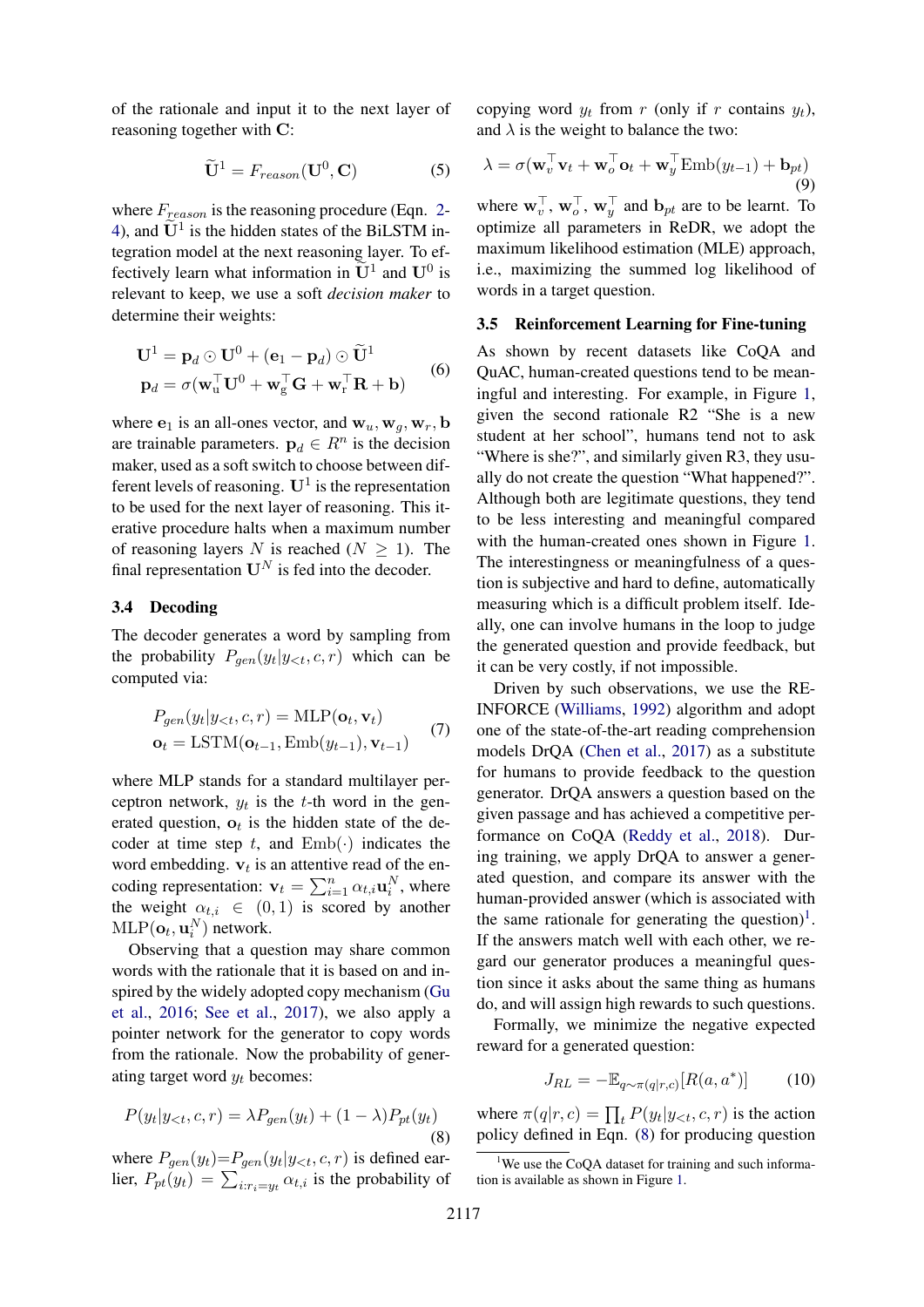| <b>Dataset</b> | <b>Passages</b> | <b>OA</b><br><b>Pairs</b> | Turns per<br><b>Passage</b> |
|----------------|-----------------|---------------------------|-----------------------------|
| Training       | 7199            | 10.8k                     | 15.0                        |
| Dev            | 500             | 8.0k                      | 15.9                        |

Table 1: Statistics of the CoQA dataset.

 $q$  given rationale  $r$  and conversation history  $c$ , and  $R(a, a^*)$  is the reward function defined by the F1 score<sup>[2](#page-4-0)</sup> between the DrQA predicted answer  $a$  and the human-provided answer  $a^*$ . For computational efficiency concerns, during training, we make sure that the ground-truth question is in the sampling pool and use beam search to generate 5 more questions.

Note that besides providing rewards for finetuning our generator, DrQA model also serves another purpose: When applying our framework to any passage, we can use DrQA to produce an answer to the currently generated question so that the conversation history can be updated for the next-turn of question generation. In addition, our framework is not limited to DrQA and other more advanced QA models can apply as well.

### 4 Experiments

### 4.1 Dataset

We use the CoQA dataset<sup>[3](#page-4-1)</sup> [\(Reddy et al.,](#page-9-0) [2018\)](#page-9-0) to experiment with our ReDR and baseline methods. CoQA contains text passages from diverse domains, conversational questions and answers developed for each passage, as well as rationales (i.e., text spans extracted from given passages) to support answers. The dataset consists of 108k questions in the training set and 8k questions in the development (dev) set with a large hidden test set for competition purpose, and our results are shown on the dev set.

### 4.2 Baselines

As discussed earlier, CQG has been underinvestigated so far, and there are few existing baselines for our comparison. Because of their high relevance with our task as well as their superior performance demonstrated by previous works, we choose to compare with the following models:

Seq2Seq [\(Sutskever et al.,](#page-9-7) [2014\)](#page-9-7) is a basic encoder-decoder sequence learning system, which has been widely used for machine translation [\(Lu](#page-8-7)[ong et al.,](#page-8-7) [2015\)](#page-8-7) and dialogue generation [\(Wen](#page-9-8) [et al.,](#page-9-8) [2017\)](#page-9-8). We concatenate the rationale and the conversation history as the input sequence in our setting.

NQG [\(Du et al.,](#page-8-3) [2017\)](#page-8-3) is a strong attentionbased neural network approach for question generation task. The input is the same as the above Seq2Seq model.

#### 4.3 Implementation Details

Our word embeddings are initialized by glove.840B.300d [\(Pennington et al.,](#page-9-9) [2014\)](#page-9-9). We set the LSTM hidden unit size to 500 and set the number of layers of LSTMs to 2 in both the encoder and the decoder. Optimization is performed using stochastic gradient descent (SGD), with an initial learning rate of 1.0. The learning rate starts decaying at the step 15000 with a decay rate of 0.95 for every 5000 steps. The mini-batch size for the update is set at 64. We set the dropout [\(Srivastava et al.,](#page-9-10) [2014\)](#page-9-10) ratio as 0.3 and the beam size as 5. The maximum number of iterations for the dynamic reasoning is set to be 3. Since the CoQA contains abstractive answers, we apply DrQA as our question answering model and follow [Yatskar](#page-10-2) [\(2018\)](#page-10-2) to separately train a binary classifier to produce "yes" or "no" for yes/no questions<sup>[4](#page-4-2)</sup>. Code is available at [https:](https://github.com/ZJULearning/ReDR) [//github.com/ZJULearning/ReDR](https://github.com/ZJULearning/ReDR).

#### 4.4 Automatic Evaluation

Metrics We follow previous question generation work [\(Xu et al.,](#page-10-3) [2017;](#page-10-3) [Du et al.,](#page-8-3) [2017\)](#page-8-3) to use BLEU<sup>[5](#page-4-3)</sup> [\(Papineni et al.,](#page-9-11) [2002\)](#page-9-11) and ROUGE-L [\(Lin,](#page-8-8) [2004\)](#page-8-8) to measure the *relevance* between the generated question and the ground-truth one. To evaluate the *diversity* of the generated questions, we follow [\(Li et al.,](#page-8-9) [2016a\)](#page-8-9) to calculate Dist-n  $(n=1,2)$ , which is the proportion of unique n-grams over the total number of n-grams in the generated questions for all passages, and [\(Zhang et al.,](#page-10-4) [2018\)](#page-10-4) to use the Ent-n (n=4) metric, which reflects how evenly the n-gram distribution is over all generated questions. For all the metrics, the larger they are,

<span id="page-4-0"></span> ${}^{2}$ F1 score is the common evaluation metric for QA and is defined as the harmonic mean of precision and recall.

<span id="page-4-1"></span><sup>3</sup> https://stanfordnlp.github.io/coqa/

<span id="page-4-2"></span><sup>4</sup>Our modified DrQA model achieves 68.8 F1 scores on the CoQA dev set.

<span id="page-4-3"></span><sup>&</sup>lt;sup>5</sup>We adopt the 4th smoothing technique as proposed in [\(Chen and Cherry,](#page-8-10) [2014\)](#page-8-10) for short text generation.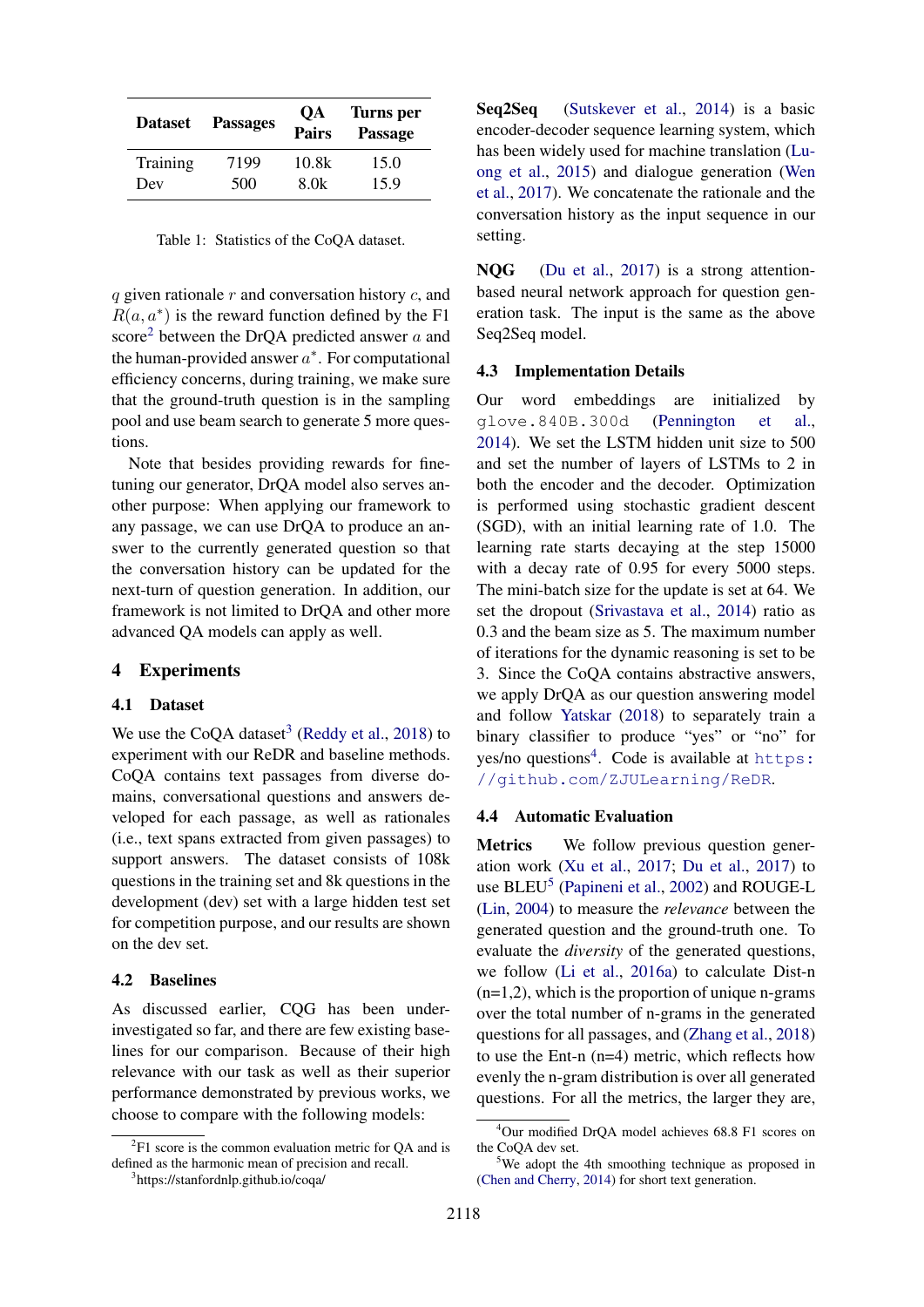<span id="page-5-0"></span>

| <b>Models</b>                       | <b>Relevance</b> |        | <b>Diversity</b> |        |         |
|-------------------------------------|------------------|--------|------------------|--------|---------|
|                                     | <b>BLEU</b>      | $RG-L$ | Dist-1           | Dist-2 | $Ent-4$ |
| Vanilla Seq2Seq Model               | 7.64             | 26.68  | 0.010            | 0.034  | 3.370   |
| NQG (Du et al., 2017)               | 13.97            | 31.75  | 0.017            | 0.068  | 6.518   |
| With 1 Layer Reasoning, no RL       | 16.13            | 32.24  | 0.053            | 0.171  | 7.862   |
| With 2 Layer Reasoning, no RL       | 17.85            | 33.06  | 0.062            | 0.216  | 8.285   |
| With 3 Layer Reasoning, no RL       | 17.42            | 32.88  | 0.061            | 0.205  | 8.247   |
| With Dynamic Reasoning, no RL       | 19.10            | 33.57  | 0.064            | 0.220  | 8.304   |
| Reinforced Dynamic Reasoning (ReDR) | 19.69            | 34.05  | 0.069            | 0.225  | 8.367   |

Table 2: Quantitative evaluation for conversational question generation using CoQA dataset.

the more relevant or diverse the generated questions are.

Results and Analysis Table [2](#page-5-0) shows the performance of various models on the CoQA dataset. As we can see, our model ReDR and its variants perform much better than the baselines, which indicates that the reasoning procedure can significantly boost the quality of the encoding representations and thus improve the question generation performance.

To investigate the effect of the reasoning procedure and fine-tuning in our model design, we also conduct an ablation study: (1) We first test our model with only one layer of reasoning, i.e., directly feeding the encoding representation  $U^0$  into the decoder. The results drop a lot on all the metrics, which indicates that there is abundant semantic information in the input text so the multi-layer reasoning is necessary. (2) We then augment our model with two or three layers of reasoning but without the decision maker  $\mathbf{p}_d$ . In other words, we directly use the hidden states of the integration LSTM as the input to the next reasoning layer (formally,  $U^j = \tilde{U}^j$ ). We can see that the performance of our model increases with a two-layer reasoning while decreases with a three-layer reasoning. We conjecture that the two-layer reasoning network is saturated for most of the input text sequences, thus directly adding a layer of network for all the input text seems not optimal. (3) When we add the decision maker to dynamically compute the encoding representations, the results are greatly improved, which demonstrates that using a dynamic procedure can distribute proper weight of each layer to the input sequences in different lengths and amount of information. (4) Finally, we fine-tune the model with the reinforcement learning framework, and the results show that using the

<span id="page-5-2"></span>

|                    | <b>NOG</b> | <b>ReDR</b> | Human |
|--------------------|------------|-------------|-------|
| <b>Naturalness</b> | 1.94       | 1.92        | 2.14  |
| Relevance          | 1.16       | 2.02        | 2.82  |
| Coherence          | 1.12       | 1.94        | 2.94  |
| Richness           | 1.16       | 2.30        | 2.54  |
| Answerability      | 1.18       | 1.86        | 2.96  |

Table 3: Human evaluation results on CoQA. "Human" in the table means the original human-created questions in CoQA.

answer quality as the reward is helpful for generating better questions.

#### 4.5 Human Evaluation

We conduct human evaluation to measure the quality of generated questions. We randomly sampled 50 questions along with their conversation history and the passage, and consider 5 aspects: *Naturalness*, which indicates the grammaticality and fluency; *Relevance*, which indicates the connection with the topic of the passage; *Coherence*, which measures whether the generated question is coherent with the conversation history; *Richness*, which measures the amount of information contained in the question. *Answerability*, which indicates whether the question is answerable based on the passage. For each sample, 5 people <sup>[6](#page-5-1)</sup> are asked to rank three questions (the ReDR question, the NQG question and the human-created question) by assigning each a score from {1,2,3} (the higher, the better). For each aspect, we show the average score across the five annotators on all samples.

Table [3](#page-5-2) shows the results of human evaluation. We can see that our method almost outperforms NQG in all aspects. For *Naturalness*, the three

<span id="page-5-1"></span><sup>&</sup>lt;sup>6</sup>All annotators are native English speakers.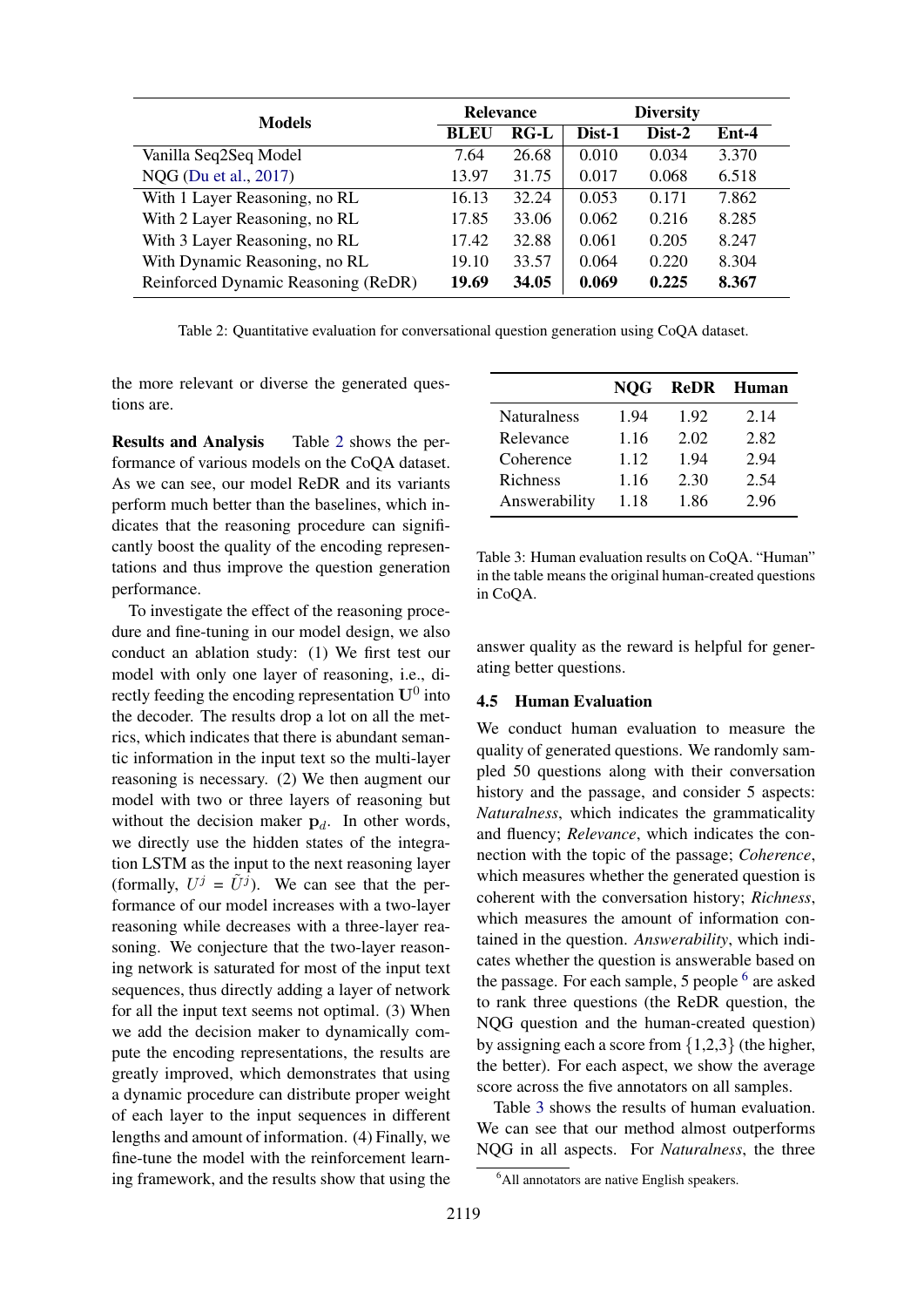<span id="page-6-0"></span>

| Category                  | <b>NOG</b> | <b>ReDR</b> | Human |  |  |  |  |
|---------------------------|------------|-------------|-------|--|--|--|--|
| Question Type             |            |             |       |  |  |  |  |
| "what" Question           | 0.45       | 0.42        | 0.35  |  |  |  |  |
| "which" Question          | 0.01       | 0.01        | 0.02  |  |  |  |  |
| "when" Question           | 0.07       | 0.05        | 0.04  |  |  |  |  |
| "where" Question          | 0.08       | 0.06        | 0.07  |  |  |  |  |
| "who" Question            | 0.06       | 0.22        | 0.15  |  |  |  |  |
| "why" Question            | 0.15       | 0.03        | 0.03  |  |  |  |  |
| yes/no Question           | 0.08       | 0.07        | 0.21  |  |  |  |  |
| <b>Linguistic Feature</b> |            |             |       |  |  |  |  |
| <b>Question Length</b>    | 4.05       | 5.34        | 6.48  |  |  |  |  |
| <b>Explicit Coref.</b>    | 0.51       | 0.53        | 0.47  |  |  |  |  |
| Implicit Coref.           | 0.32       | 0.19        | 0.19  |  |  |  |  |

Table 4: Linguistic statistics for the generated questions and the human annotated questions in CoQA.

methods obtain the similar scores, which is probably because that the most generated questions are short and fluent, makes them have no significant difference on this aspect. We also observe that on the *Relevance*, *Coherence* and *Answerability* aspects, there is an obvious gap between the generative models and human annotation. This indicates that the contextual understanding is still a challenging problem for the task of the conversational question generation.

### 4.6 Linguistic Analysis

We further analyze the generated questions in terms of their linguistic features and constitutions in Table [4,](#page-6-0) from which we draw three observations: (1) Overall, the distribution of the major types of questions generated by ReDR is closer to human-created questions, in comparison with NQG. For example, ReDR generates a large portion of "what" and "who" questions, similarly as humans. (2) We observe that NQG tends to generate many single-word questions such as "Why?" while our method successfully alleviates this problem. (3) Both ReDR and NQG generate fewer yes/no questions than humans, as a result of generating more "wh"-type of questions.

For the relationship between a question and its conversation history, following the analysis in CoQA, we randomly sample 150 questions respectively from each method and observe that about 50% questions generated by ReDR contain explicit coreference markers such as "he", "she" or "it", which is similar to the other two methods.

<span id="page-6-1"></span>Once upon a time, in a barn near a farm house, there lived a little white kitten named Cotton. Cotton lived high up in a nice warm place above the barn where all of the farmer's horses slept. But Cotton wasn't alone in her little home above the barn, oh no. She shared her hay bed with her mommy and 5 other sisters...

**OQ1**: What color was cotton ? **A1**: white **NQG**: What type of animal was it ? **ReDR**: **What was the animal 's name ? OQ2**: Where did she live ? **A2**: in a barn **NQG**: What was it ? **ReDR**: **What kind of house did she live ? OQ3**: Did she live alone ? **A3**: no **NQG**: Why ? **ReDR**: **Was she alone ? OQ4**: Who did she live with? **A4**: with her mommy and 5 sisters **NQG**: What does she do ? **ReDR**: **Who else ?**

Figure 3: Example questions generated by human (i.e., original questions denoted as OQ), NQG and our ReDR on CoQA.

However, NQG generates much more questions consisting of implicit coreference markers like "Where?" or "Who?", which can be less meaningful or not answerable as also verified in Table [3.](#page-5-2)

#### 4.7 Case Study

In Figure [3,](#page-6-1) we show the output questions of our ReDR and NQG on an example from CoQA dataset. For the first turn, both ReDR and NQG generate a meaningful and answerable question. For the second turn, NQG generates "What was it?", which is answerable and related to the conversation history but simpler than our question "What kind of house did she live?". For the third turn, NQG generates a coherent but less meaningful question "Why?", while our method generates "Was she alone?", which is very similar to the human-created question. For the last turn, NQG produces a question that is neither coherent nor answerable, while ReDR asks a much better question "Who else?".

To show the applicability of ReDR to generate QA style conversations on any passages, we apply it to passages in the SQuAD reading comprehension dataset [\(Rajpurkar et al.,](#page-9-4) [2016\)](#page-9-4) and show an example in Figure [4.](#page-7-0) Since there are no rationales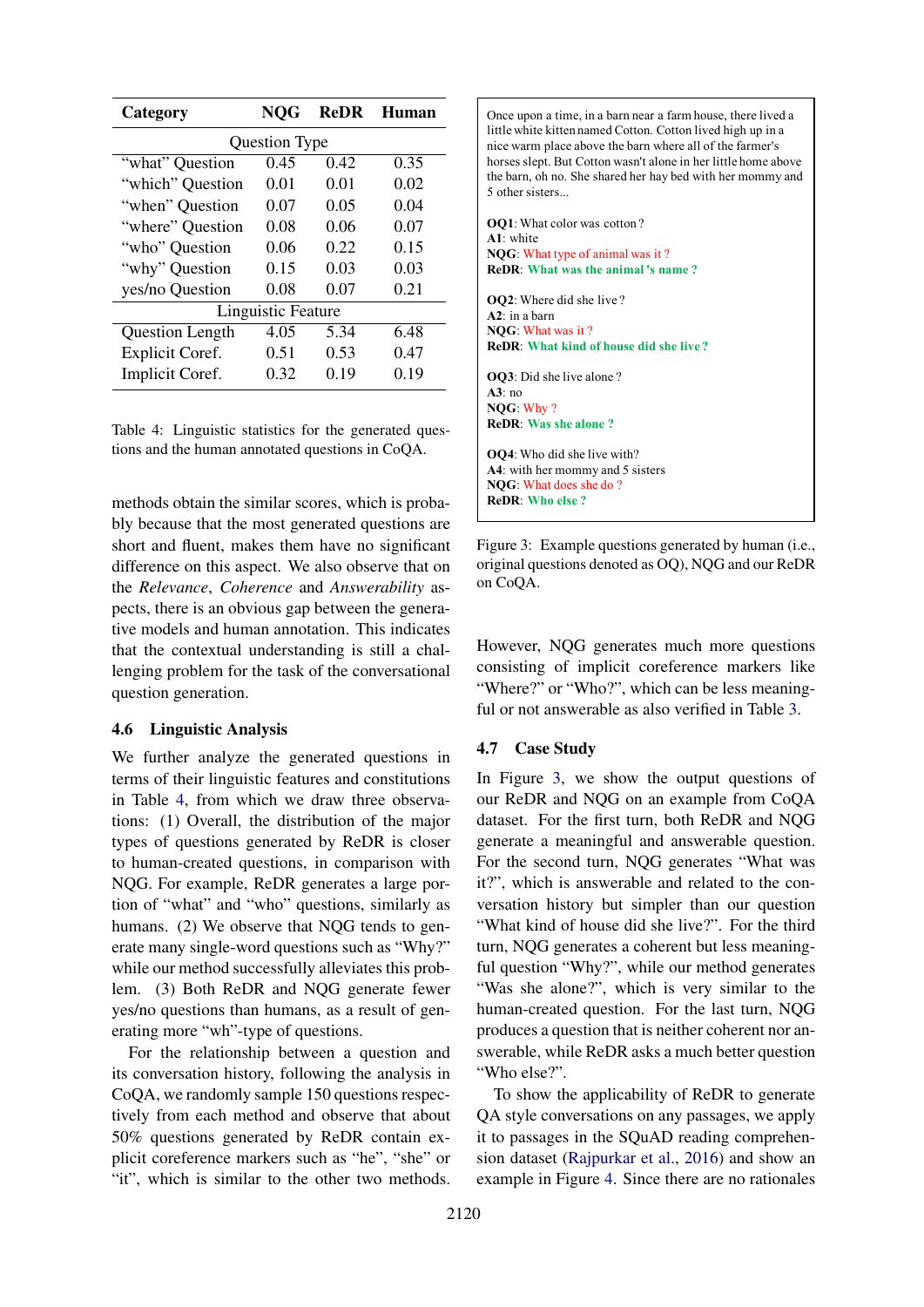<span id="page-7-0"></span>The game's Media Day, which was typically held on the Tuesday afternoon prior to the game, was moved to the Monday evening and rebranded as super bowl opening night. The event was held on February 1, 2016 at Sap Center in San Jose. Alongside the traditional media availabilities, the event featured an opening ceremony with player introductions on a replica of the golden gate bridge …

**Q1**: What was held on Monday ? **A1**: game's Media Day

**Q2**: Where ? **A2**: Sap Center

**Q3**: What was the opening ceremony for ? **A3**: player introductions

Figure 4: Our generated conversation on a SQuAD passage. The questions are generated by our ReDR and the answers are predicted by DrQA.

provided in the dataset for generating consecutive questions, we first apply our rule-based rationale selection as introduced in Section [3.1](#page-1-0) and then generate a question based on the selected rationale and the conversation history. The answers are predicted by our modified DrQA. Figure [4](#page-7-0) shows that our generated questions are closely related to the passage, e.g., the first question contains "Monday" and the third one mentions "opening ceremony". Moreover, we can also generate interesting questions such as "Where?" which connects to previous questions and makes a coherent conversation.

# 5 Related Work

Question Generation. Generating questions from various kinds of sources, such as texts [\(Rus](#page-9-2) [et al.,](#page-9-2) [2010;](#page-9-2) [Heilman and Smith,](#page-8-2) [2010;](#page-8-2) [Mitkov](#page-9-12) [and Ha,](#page-9-12) [2003;](#page-9-12) [Du et al.,](#page-8-3) [2017\)](#page-8-3), search queries [\(Zhao et al.,](#page-10-5) [2011\)](#page-10-5), knowledge bases [\(Serban](#page-9-1) [et al.,](#page-9-1) [2016b\)](#page-9-1) and images [\(Mostafazadeh et al.,](#page-9-13) [2016\)](#page-9-13), has attracted much attention recently. Our work is most related to previous work on generating questions from sentences or paragraphs. Most early approaches are based on rules and templates [\(Heilman and Smith,](#page-8-2) [2010;](#page-8-2) [Mitkov and Ha,](#page-9-12) [2003\)](#page-9-12), while [Du et al.](#page-8-3) [\(2017\)](#page-8-3) recently proposed to generate a question by a Sequence-to-Sequence neural network model [\(Sutskever et al.,](#page-9-7) [2014\)](#page-9-7) with attention [\(Luong](#page-8-7) [et al.,](#page-8-7) [2015\)](#page-8-7). Other approaches such as [\(Zhou](#page-10-6) [et al.,](#page-10-6) [2017;](#page-10-6) [Subramanian et al.,](#page-9-14) [2017\)](#page-9-14) take into account the answer information in addition to the given sentence or paragraph. [\(Du and Cardie,](#page-8-4)

[2018;](#page-8-4) [Song et al.,](#page-9-15) [2018\)](#page-9-15) further modeled the surrounding paragraph-level information of the given sentence. However, most of the work focused on generating standalone questions solely based on a sentence or a paragraph. In contrast, this work explores *conversational* question generation and has to additionally consider the conversation history in order to generate a coherent question, making the task much more challenging.

Conversation Generation. Building chatbots and conversational agents has been pursued by many previous work [\(Ritter et al.,](#page-9-16) [2011;](#page-9-16) [Vinyals](#page-9-17) [and Le,](#page-9-17) [2015;](#page-9-17) [Sordoni et al.,](#page-9-18) [2015;](#page-9-18) [Serban et al.,](#page-9-19) [2016a;](#page-9-19) [Li et al.,](#page-8-9) [2016a,](#page-8-9)[b\)](#page-8-11). [Vinyals and Le](#page-9-17) [\(2015\)](#page-9-17) used a Sequence-to-Sequence neural network [\(Sutskever et al.,](#page-9-7) [2014\)](#page-9-7) for generating a response given the dialog history. [Li et al.](#page-8-9) [\(2016a\)](#page-8-9) further optimized the response diversity by maximizing the mutual information between inputs and output responses. Different from these work where the response can be in any form (usually a declarative statement) and is generated solely based on the dialog history, our task is potentially more challenging as it additionally restricts the generated response to be a *follow-up question* about a given *passage*.

Conversational Question Answering (CQA). CQA aims to automatically answer a sequence of questions. It has been studied in the knowledge base setting [\(Saha et al.,](#page-9-20) [2018;](#page-9-20) [Iyyer et al.,](#page-8-12) [2017\)](#page-8-12) and is often framed as a semantic parsing problem. Recently released large-scale datasets [\(Reddy](#page-9-0) [et al.,](#page-9-0) [2018;](#page-9-0) [Choi et al.,](#page-8-0) [2018\)](#page-8-0) enabled studying it in the textual setting where the information source used to answer questions is a given passage, and they inspired many significant work [\(Zhu et al.,](#page-10-7) [2018;](#page-10-7) [Huang et al.,](#page-8-13) [2018;](#page-8-13) [Yatskar,](#page-10-2) [2018\)](#page-10-2). However, collecting such datasets has heavily relied on human efforts and can be very costly. Based on one of the most popular datasets CoQA [\(Reddy](#page-9-0) [et al.,](#page-9-0) [2018\)](#page-9-0), we examine the possibility of automatically *generating* conversational questions, which can potentially reduce the data collection cost for CQA.

# 6 Conclusion

In this paper, we introduce the task of *Conversational Question Generation* (CQG), and propose a novel framework which achieves promising performance on the popular dataset CoQA. We in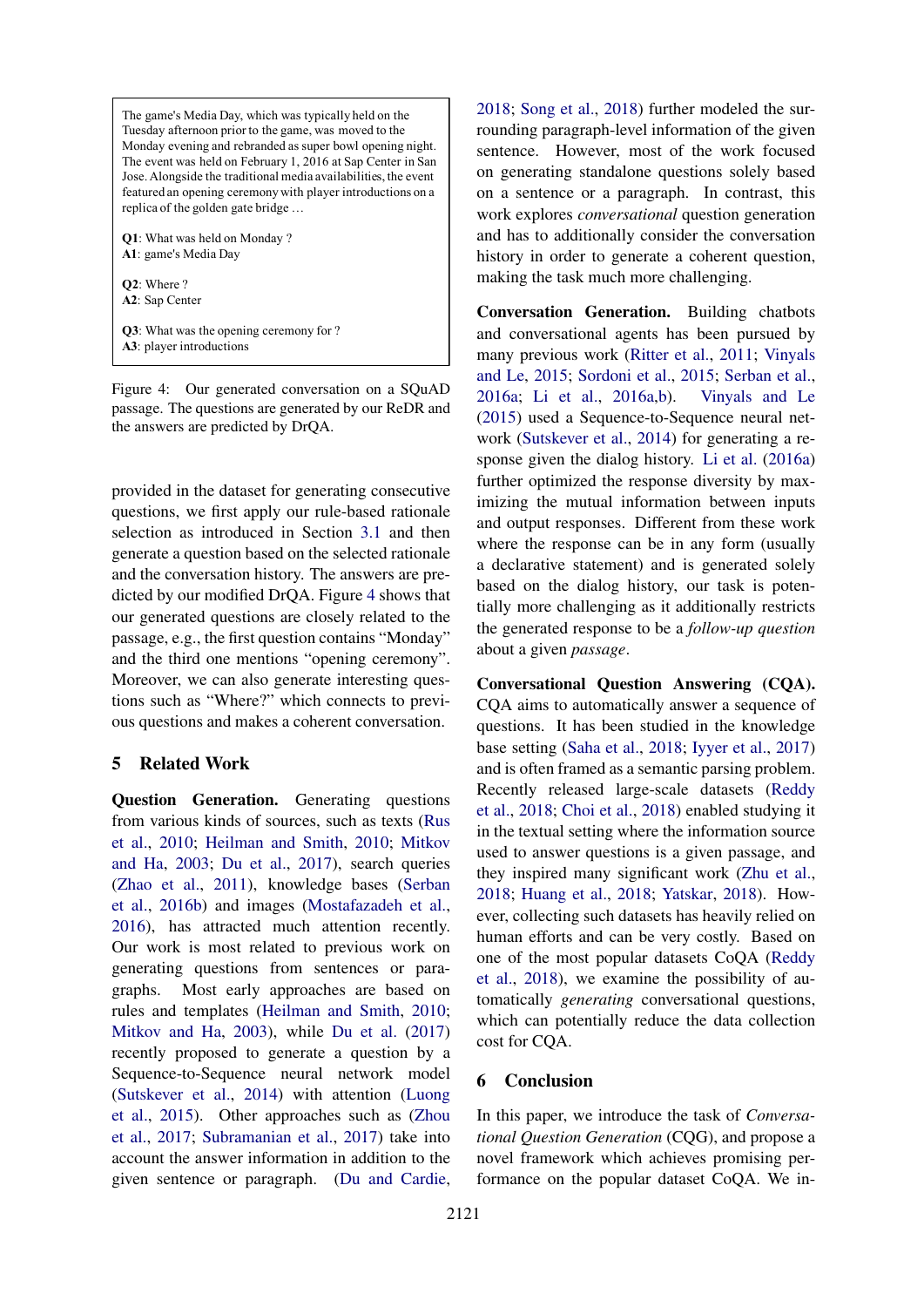corporate a dynamic reasoning procedure to the general encoder-decoder model and dynamically update the encoding representations of the inputs. Moreover, we use the quality of the answers predicted by a QA model as rewards and fine-tune our model via reinforcement learning. In the future, we would like to explore how to better select the rationale for each question. Besides, it would also be interesting to consider using linguistic knowledge such as named entities or part-of-speech tags to improve the coherence of the conversation.

# 7 Acknowledgments

This research was sponsored in part by the Army Research Office under grant W911NF-17-1-0412, NSF Grant IIS-1815674, the National Nature Science Foundation of China (grant No. 61751307), and Ohio Supercomputer Center [\(Center,](#page-8-14) [1987\)](#page-8-14). The views and conclusions contained herein are those of the authors and should not be interpreted as representing the official policies, either expressed or implied, of the Army Research Office or the U.S. Government. The U.S. Government is authorized to reproduce and distribute reprints for Government purposes notwithstanding any copyright notice herein.

#### References

- <span id="page-8-14"></span>Ohio Supercomputer Center. 1987. [Ohio supercom](http://osc.edu/ark:/19495/f5s1ph73)[puter center.](http://osc.edu/ark:/19495/f5s1ph73)
- <span id="page-8-10"></span>Boxing Chen and Colin Cherry. 2014. A systematic comparison of smoothing techniques for sentencelevel bleu. In *Proceedings of the Ninth Workshop on Statistical Machine Translation*, pages 362–367.
- <span id="page-8-5"></span>Danqi Chen, Adam Fisch, Jason Weston, and Antoine Bordes. 2017. Reading wikipedia to answer opendomain questions. In *Proceedings of the 55th Annual Meeting of the Association for Computational Linguistics (Volume 1: Long Papers)*, volume 1, pages 1870–1879.
- <span id="page-8-0"></span>Eunsol Choi, He He, Mohit Iyyer, Mark Yatskar, Wentau Yih, Yejin Choi, Percy Liang, and Luke Zettlemoyer. 2018. Quac: Question answering in context. In *Proceedings of the 2018 Conference on Empirical Methods in Natural Language Processing*, pages 2174–2184.
- <span id="page-8-4"></span>Xinya Du and Claire Cardie. 2018. Harvesting paragraph-level question-answer pairs from wikipedia. In *Proceedings of the 56th Annual Meeting of the Association for Computational Linguistics (Volume 1: Long Papers)*, pages 1907–1917.
- <span id="page-8-3"></span>Xinya Du, Junru Shao, and Claire Cardie. 2017. Learning to ask: Neural question generation for reading comprehension. In *Proceedings of the 55th Annual Meeting of the Association for Computational Linguistics (Volume 1: Long Papers)*, volume 1, pages 1342–1352.
- <span id="page-8-6"></span>Jiatao Gu, Zhengdong Lu, Hang Li, and Victor OK Li. 2016. Incorporating copying mechanism in sequence-to-sequence learning. In *Proceedings of the 54th Annual Meeting of the Association for Computational Linguistics (ACL)*, volume 1, pages 1631–1640.
- <span id="page-8-1"></span>Daya Guo, Yibo Sun, Duyu Tang, Nan Duan, Jian Yin, Hong Chi, James Cao, Peng Chen, and Ming Zhou. 2018. Question generation from sql queries improves neural semantic parsing. In *Proceedings of the 2018 Conference on Empirical Methods in Natural Language Processing*, pages 1597–1607.
- <span id="page-8-2"></span>Michael Heilman and Noah A Smith. 2010. Good question! statistical ranking for question generation. In *Human Language Technologies: The 2010 Annual Conference of the North American Chapter of the Association for Computational Linguistics*, pages 609–617. Association for Computational Linguistics.
- <span id="page-8-13"></span>Hsin-Yuan Huang, Eunsol Choi, and Wen-tau Yih. 2018. Flowqa: Grasping flow in history for conversational machine comprehension. *arXiv preprint arXiv:1810.06683*.
- <span id="page-8-12"></span>Mohit Iyyer, Wen-tau Yih, and Ming-Wei Chang. 2017. Search-based neural structured learning for sequential question answering. In *Proceedings of the 55th Annual Meeting of the Association for Computational Linguistics (Volume 1: Long Papers)*, volume 1, pages 1821–1831.
- <span id="page-8-9"></span>Jiwei Li, Michel Galley, Chris Brockett, Jianfeng Gao, and Bill Dolan. 2016a. A diversity-promoting objective function for neural conversation models. In *Proceedings of the 2016 Conference of the North American Chapter of the Association for Computational Linguistics: Human Language Technologies*, pages 110–119.
- <span id="page-8-11"></span>Jiwei Li, Will Monroe, Alan Ritter, Dan Jurafsky, Michel Galley, and Jianfeng Gao. 2016b. Deep reinforcement learning for dialogue generation. In *Proceedings of the 2016 Conference on Empirical Methods in Natural Language Processing*, pages 1192– 1202.
- <span id="page-8-8"></span>Chin-Yew Lin. 2004. Rouge: A package for automatic evaluation of summaries. *Text Summarization Branches Out*.
- <span id="page-8-7"></span>Thang Luong, Hieu Pham, and Christopher D Manning. 2015. Effective approaches to attention-based neural machine translation. In *Proceedings of the 2015 Conference on Empirical Methods in Natural Language Processing*, pages 1412–1421.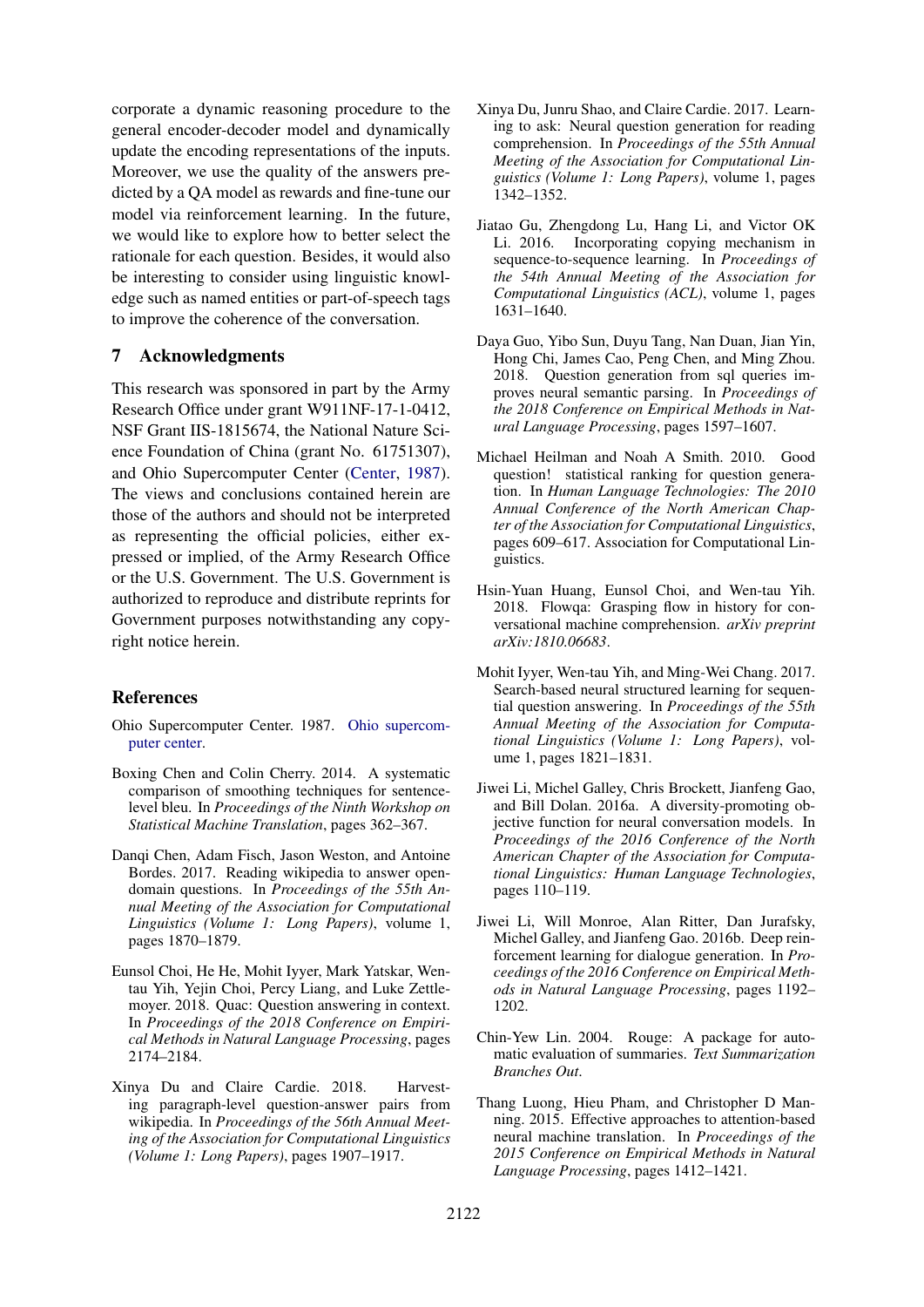- <span id="page-9-12"></span>Ruslan Mitkov and Le An Ha. 2003. Computer-aided generation of multiple-choice tests. In *Proceedings of the HLT-NAACL 03 workshop on Building educational applications using natural language processing-Volume 2*, pages 17–22. Association for Computational Linguistics.
- <span id="page-9-13"></span>Nasrin Mostafazadeh, Ishan Misra, Jacob Devlin, Margaret Mitchell, Xiaodong He, and Lucy Vanderwende. 2016. Generating natural questions about an image. In *Proceedings of the 54th Annual Meeting of the Association for Computational Linguistics (Volume 1: Long Papers)*, volume 1, pages 1802– 1813.
- <span id="page-9-5"></span>Boyuan Pan, Hao Li, Zhou Zhao, Bin Cao, Deng Cai, and Xiaofei He. 2017. Memen: Multi-layer embedding with memory networks for machine comprehension. *arXiv preprint arXiv:1707.09098*.
- <span id="page-9-11"></span>Kishore Papineni, Salim Roukos, Todd Ward, and Wei-Jing Zhu. 2002. Bleu: a method for automatic evaluation of machine translation. In *Proceedings of the 40th annual meeting on association for computational linguistics*, pages 311–318. Association for Computational Linguistics.
- <span id="page-9-9"></span>Jeffrey Pennington, Richard Socher, and Christopher D. Manning. 2014. Glove: Global vectors for word representation. In *Empirical Methods in Natural Language Processing (EMNLP)*, pages 1532– 1543.
- <span id="page-9-4"></span>Pranav Rajpurkar, Jian Zhang, Konstantin Lopyrev, and Percy Liang. 2016. Squad: 100,000+ questions for machine comprehension of text. In *Proceedings of the 2016 Conference on Empirical Methods in Natural Language Processing (EMNLP)*, pages 2383– 2392.
- <span id="page-9-0"></span>Siva Reddy, Danqi Chen, and Christopher D Manning. 2018. Coqa: A conversational question answering challenge. *arXiv preprint arXiv:1808.07042*.
- <span id="page-9-16"></span>Alan Ritter, Colin Cherry, and William B Dolan. 2011. Data-driven response generation in social media. In *Proceedings of the conference on empirical methods in natural language processing*, pages 583–593. Association for Computational Linguistics.
- <span id="page-9-2"></span>Vasile Rus, Brendan Wyse, Paul Piwek, Mihai Lintean, Svetlana Stoyanchev, and Christian Moldovan. 2010. The first question generation shared task evaluation challenge. In *Proceedings of the 6th International Natural Language Generation Conference*.
- <span id="page-9-20"></span>Amrita Saha, Vardaan Pahuja, Mitesh M Khapra, Karthik Sankaranarayanan, and Sarath Chandar. 2018. Complex sequential question answering: Towards learning to converse over linked question answer pairs with a knowledge graph. In *Thirty-Second AAAI Conference on Artificial Intelligence*.
- <span id="page-9-6"></span>Abigail See, Peter J Liu, and Christopher D Manning. 2017. Get to the point: Summarization with pointergenerator networks. In *Proceedings of the 55th Annual Meeting of the Association for Computational Linguistics (Volume 1: Long Papers)*.
- <span id="page-9-3"></span>Minjoon Seo, Aniruddha Kembhavi, Ali Farhadi, and Hannaneh Hajishirzi. 2017. Bidirectional attention flow for machine comprehension. *ICLR*.
- <span id="page-9-19"></span>Iulian V Serban, Alessandro Sordoni, Yoshua Bengio, Aaron Courville, and Joelle Pineau. 2016a. Building end-to-end dialogue systems using generative hierarchical neural network models. In *Thirtieth AAAI Conference on Artificial Intelligence*.
- <span id="page-9-1"></span>Iulian Vlad Serban, Alberto García-Durán, Caglar Gulcehre, Sungjin Ahn, Sarath Chandar, Aaron Courville, and Yoshua Bengio. 2016b. Generating factoid questions with recurrent neural networks: The 30m factoid question-answer corpus. In *Proceedings of the 54th Annual Meeting of the Association for Computational Linguistics (Volume 1: Long Papers)*, volume 1, pages 588–598.
- <span id="page-9-15"></span>Linfeng Song, Zhiguo Wang, Wael Hamza, Yue Zhang, and Daniel Gildea. 2018. Leveraging context information for natural question generation. In *Proceedings of the 2018 Conference of the North American Chapter of the Association for Computational Linguistics: Human Language Technologies, Volume 2 (Short Papers)*, volume 2, pages 569–574.
- <span id="page-9-18"></span>Alessandro Sordoni, Michel Galley, Michael Auli, Chris Brockett, Yangfeng Ji, Margaret Mitchell, Jian-Yun Nie, Jianfeng Gao, and Bill Dolan. 2015. A neural network approach to context-sensitive generation of conversational responses. In *Proceedings of the 2015 Conference of the North American Chapter of the Association for Computational Linguistics: Human Language Technologies*, pages 196–205.
- <span id="page-9-10"></span>Nitish Srivastava, Geoffrey E Hinton, Alex Krizhevsky, Ilya Sutskever, and Ruslan Salakhutdinov. 2014. Dropout: a simple way to prevent neural networks from overfitting. *Journal of Machine Learning Research*, 15(1):1929–1958.
- <span id="page-9-14"></span>Sandeep Subramanian, Tong Wang, Xingdi Yuan, Saizheng Zhang, Yoshua Bengio, and Adam Trischler. 2017. Neural models for key phrase detection and question generation. *arXiv preprint arXiv:1706.04560*.
- <span id="page-9-7"></span>Ilya Sutskever, Oriol Vinyals, and Quoc V Le. 2014. Sequence to sequence learning with neural networks. In *Advances in neural information processing systems*, pages 3104–3112.
- <span id="page-9-17"></span>Oriol Vinyals and Quoc Le. 2015. A neural conversational model. *arXiv preprint arXiv:1506.05869*.
- <span id="page-9-8"></span>Tsung-Hsien Wen, David Vandyke, Nikola Mrkšić, Milica Gasic, Lina M Rojas Barahona, Pei-Hao Su, Stefan Ultes, and Steve Young. 2017. A networkbased end-to-end trainable task-oriented dialogue system. In *Proceedings of the 15th Conference of the European Chapter of the Association for Computational Linguistics: Volume 1, Long Papers*, volume 1, pages 438–449.